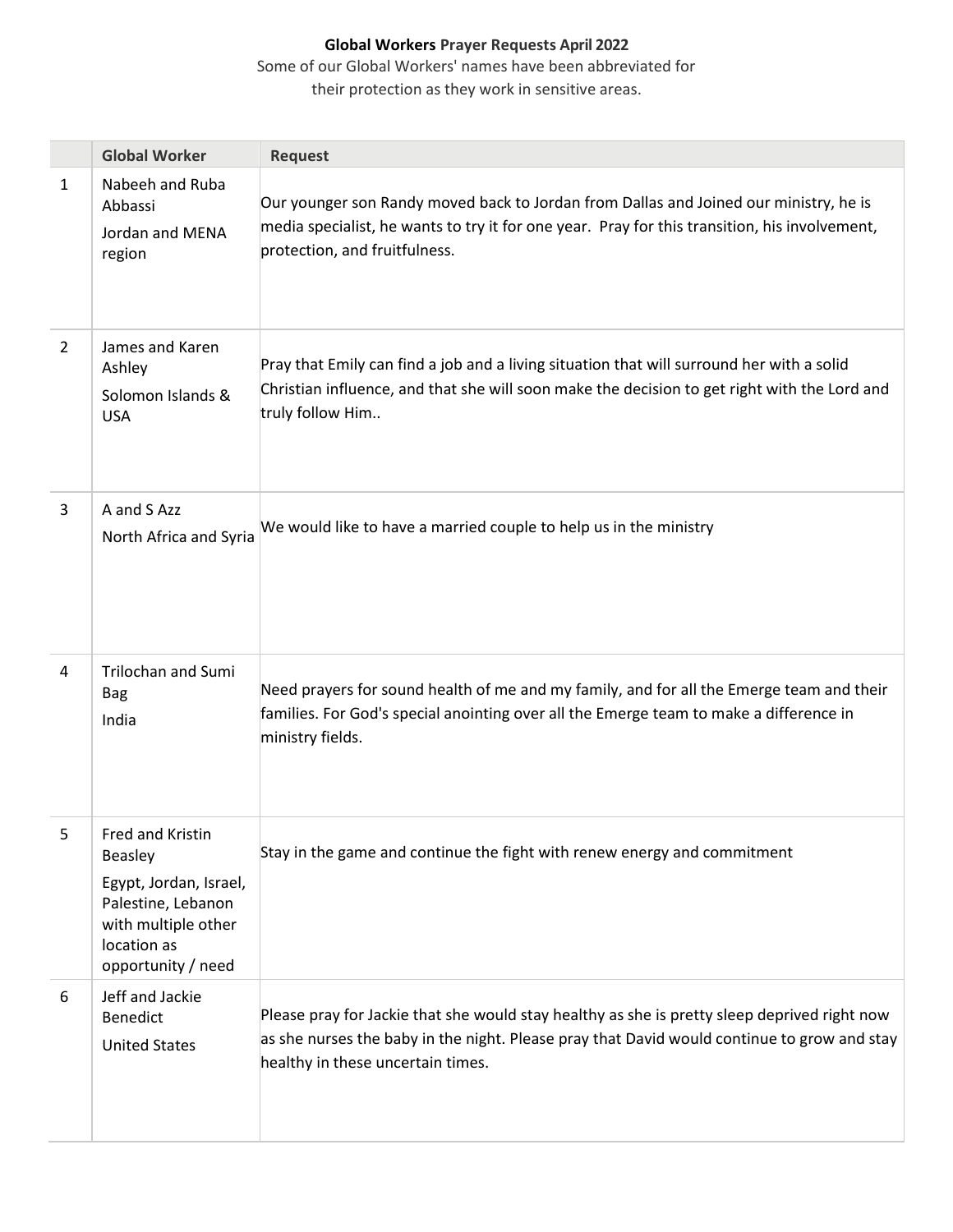Some of our Global Workers' names have been abbreviated for

|                | <b>Global Worker</b>                                                                                    | Request                                                                                                    |
|----------------|---------------------------------------------------------------------------------------------------------|------------------------------------------------------------------------------------------------------------|
| $\overline{7}$ | Isaias and Virginia<br>Colop Xec<br>Guatemala                                                           | Please pray for our complete recovery from Omicron.                                                        |
| 8              | Dustin and Miriam<br>Combs<br>Slovakia                                                                  | Our 4 year old, Joachim, should have surgery for his hearing this week. Please pray that goes<br>smoothly. |
| 9              | <b>Barry and Abeer</b><br>Cordova<br>Jordan, Turkey,<br><b>Middle East</b>                              | Colossians 1: 9-12                                                                                         |
| 10             | David and Kathy<br>Cottrell<br>Africa (various),<br>Eastern Europe<br>(Belarus, Ukraine),<br><b>USA</b> | Kathy's full recovery                                                                                      |
| 11             | Gilbert and Teri<br>Crowell<br>USA & through global<br>network                                          | Pray for our ASU Downtown team to really take off in the coming 6 months.                                  |
| 12             | H Dan<br>Arab World                                                                                     | My boys and myself through our daily life. Protection for us as a family                                   |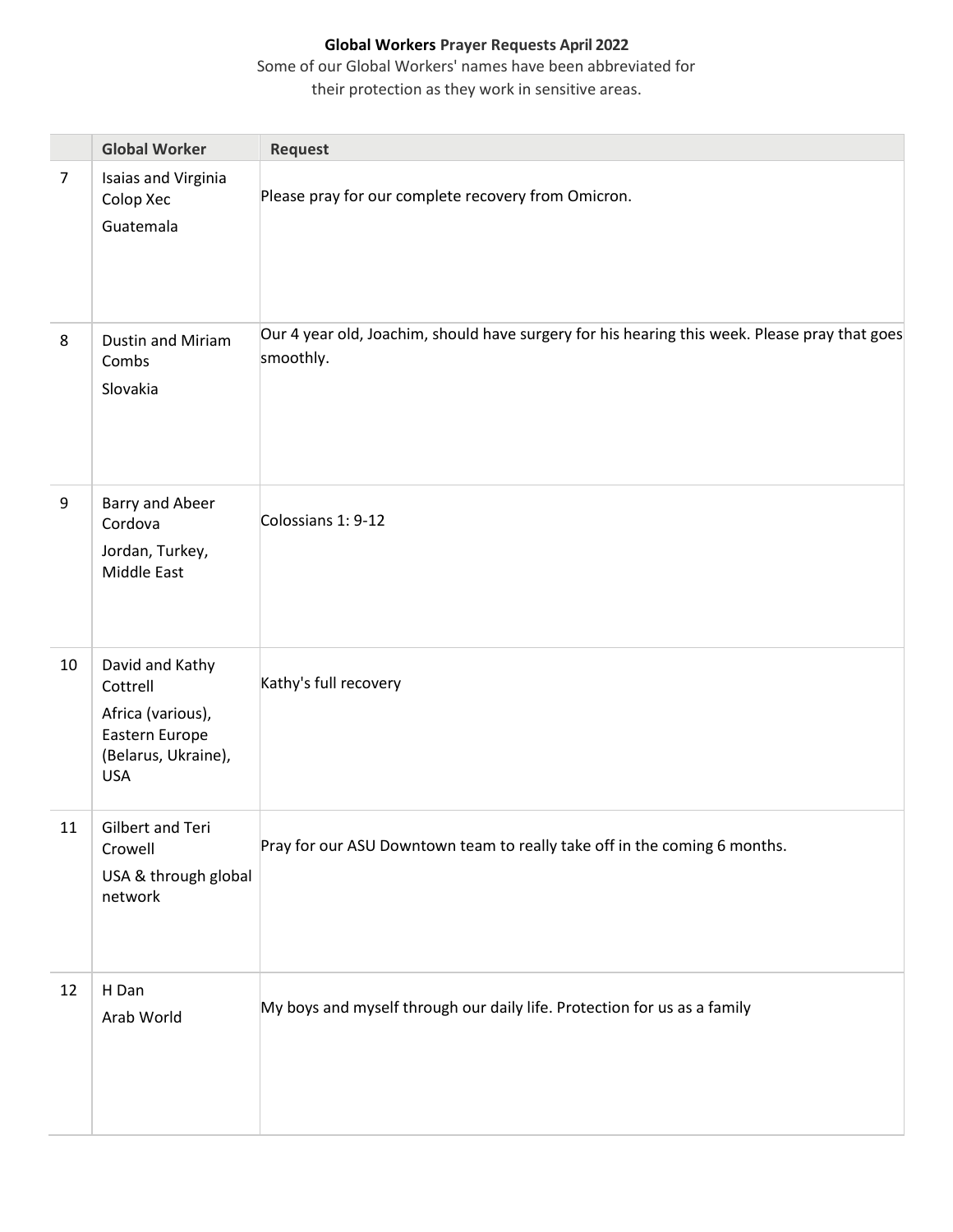Some of our Global Workers' names have been abbreviated for

|    | <b>Global Worker</b>                                                                                                                                                 | <b>Request</b>                                                                                                                                                                                                                                                                                                                                                                                                                                                                                                                                                                                                                                                                                                                                                       |
|----|----------------------------------------------------------------------------------------------------------------------------------------------------------------------|----------------------------------------------------------------------------------------------------------------------------------------------------------------------------------------------------------------------------------------------------------------------------------------------------------------------------------------------------------------------------------------------------------------------------------------------------------------------------------------------------------------------------------------------------------------------------------------------------------------------------------------------------------------------------------------------------------------------------------------------------------------------|
| 13 | Crystal Dashney<br>Germany                                                                                                                                           | For wisdom in my relationships with the boys.                                                                                                                                                                                                                                                                                                                                                                                                                                                                                                                                                                                                                                                                                                                        |
| 14 | Walter and NA Edman<br>At missionary training<br>centers in Brazil (with<br>missionary trainees<br>from other Latin<br>American countries)<br>and in Singapore (with | Please pray that the Lord would cause my training via tele-conferencing to be effective in<br>equipping these national missionaries as they prepare to go to difficult and dangerous fields<br>around the world.                                                                                                                                                                                                                                                                                                                                                                                                                                                                                                                                                     |
| 15 | <b>Tyrel and Natalie</b><br>Good<br>Czech Republic                                                                                                                   | I am trying to finish my part for e-Learning by the end of March. Getting this project off my<br>plate will enable me to focus on the Media Network and some of the other new tech<br>initiatives I want to push forward.                                                                                                                                                                                                                                                                                                                                                                                                                                                                                                                                            |
| 16 | E and L Gre<br>Morocco                                                                                                                                               | We ask you to join us in prayer that we will be able to return to Morocco. We have tickets<br>for April 3rd and are praying that the need for a vaccine passport will be removed. For God's<br>grace as L does her work in leading the school from our current location in Alabama.                                                                                                                                                                                                                                                                                                                                                                                                                                                                                  |
| 17 | Tamas J. and Virag<br>Gyori<br>Hungary                                                                                                                               | National elections will be held in Hungary on 3 April 2022 (this Sunday). In these difficult<br>times, this election is particularly important for us. Under the current government, we have<br>had many opportunities to launch various ministries, and Christianity in Hungary has<br>received a lot of support. Please join us in praying that our country will continue to be led<br>for the next four years by leaders who will enable our ministries to grow stronger! Of<br>course, we know that our God is reigns over all powers, but it would be very good if we<br>could continue to grow stronger for a few more years before the inevitable persecution of<br>Christians is unleashed on us. The situation is very tense, we need the mercy of our God! |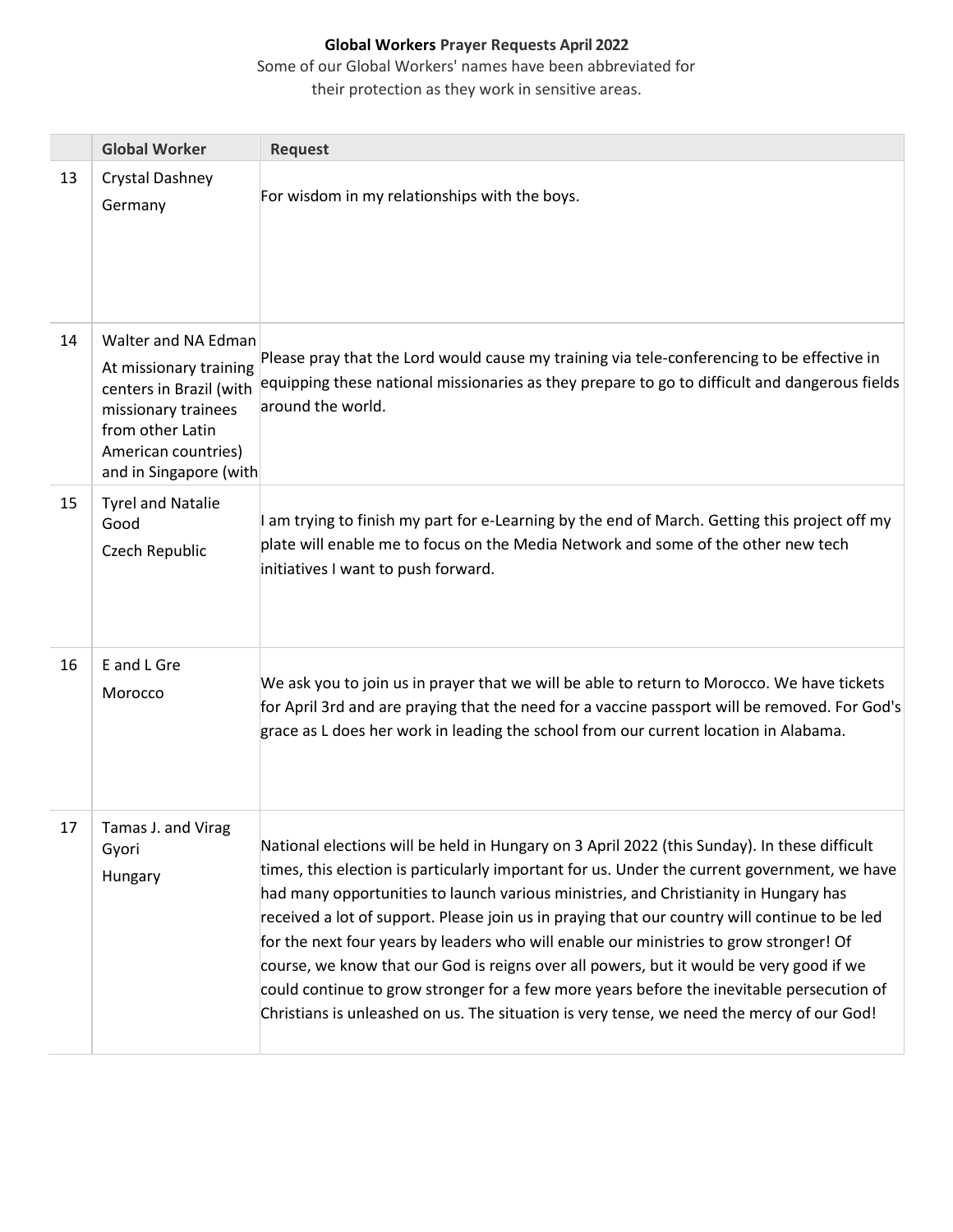|    | <b>Global Worker</b>                  | <b>Request</b>                                                                                                                                                                                                                                                                                                                                                                                                                                                                                                                                                                          |
|----|---------------------------------------|-----------------------------------------------------------------------------------------------------------------------------------------------------------------------------------------------------------------------------------------------------------------------------------------------------------------------------------------------------------------------------------------------------------------------------------------------------------------------------------------------------------------------------------------------------------------------------------------|
| 18 | M and S Had<br>Spain/Morocco          | Pray for us as we continue to work on the Moroccan Bible recording.                                                                                                                                                                                                                                                                                                                                                                                                                                                                                                                     |
| 19 | Tucker Hammargren<br>Sweden           | For the Ukrainian refugees                                                                                                                                                                                                                                                                                                                                                                                                                                                                                                                                                              |
| 20 | Elizabeth Hirmiz<br>Iraq, turkey      | The major way to reach out is visiting families please pray for all the visitation I'm doing it's<br>almost every day. Please pray for protection from the bombing that we have, recently the<br>bombing was from Iran and turkey for God's protection for the people in NalaValley.                                                                                                                                                                                                                                                                                                    |
| 21 | Michelle Hugo<br>Jordan               | A lot of our programs take a pause during Ramadan, so it is a good opportunity for me to visit<br>some other teams in the region and begin to seek the Lord for where I could be longer term.                                                                                                                                                                                                                                                                                                                                                                                           |
| 22 | Ester Jankovicova<br>Slovakia         | G. is a wife of a narcissistic husband who has been unfaithful to her and is systematicaly<br>ruining her emotionally and is using Bible to shut her down. She is a godly woman, she has<br>many records of him lying to her, to children and to church authorities. They are going to<br>have a devorce trial in April. He is preparing everything the way he would stay clean and<br>proove he has no money to pay for living for her and their 3 children. God knows and I pray<br>this would be God's fight for her and for her children. Please, join me. Thank you $\circledcirc$ |
| 23 | Noah and Lucia<br>Johnson<br>Slovakia | For safety and for the war to end soon in Unkraine                                                                                                                                                                                                                                                                                                                                                                                                                                                                                                                                      |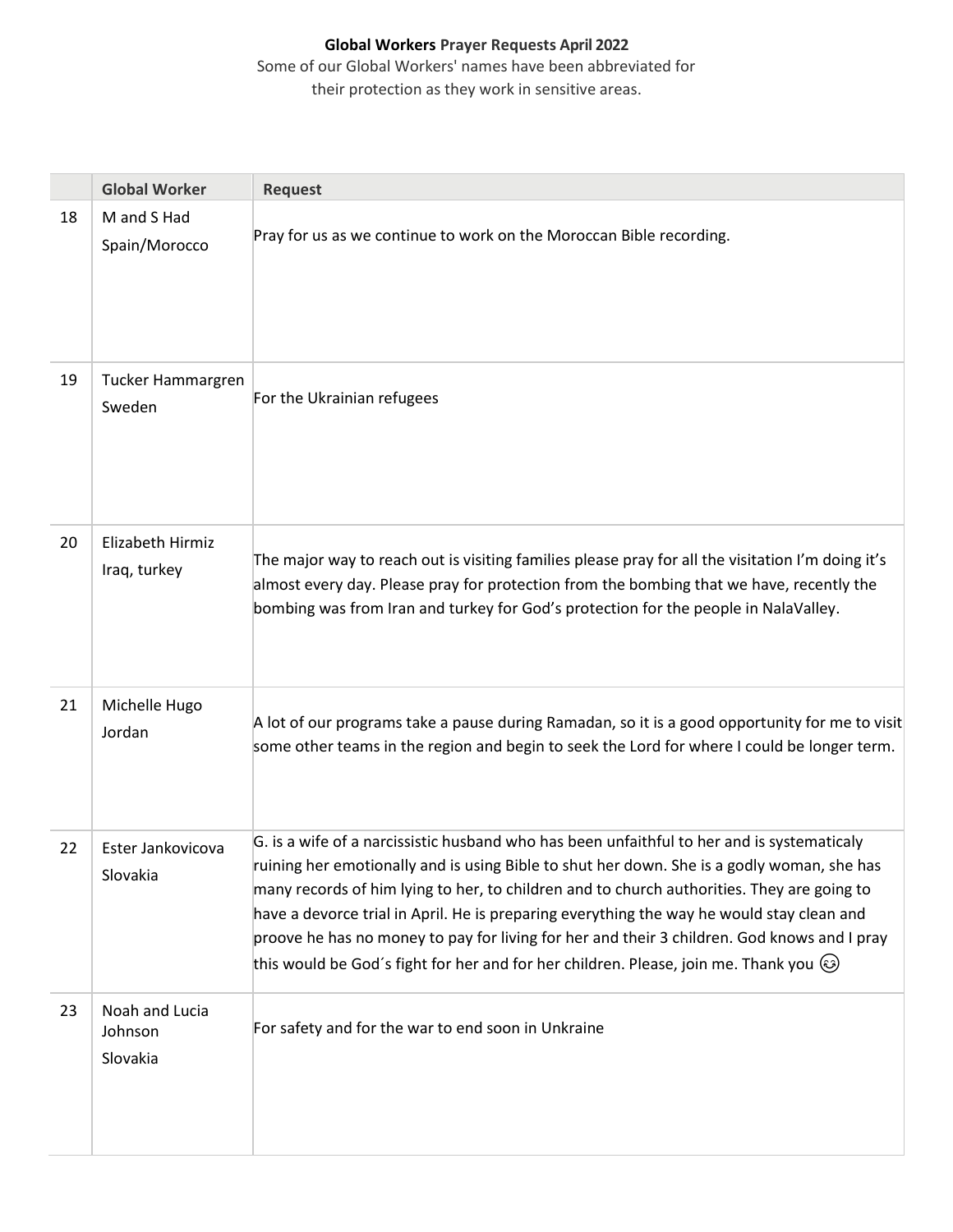|    | <b>Global Worker</b>                                                             | <b>Request</b>                                                                                                                                                                                                                                                                                                                                                                                                                                                                                                                |
|----|----------------------------------------------------------------------------------|-------------------------------------------------------------------------------------------------------------------------------------------------------------------------------------------------------------------------------------------------------------------------------------------------------------------------------------------------------------------------------------------------------------------------------------------------------------------------------------------------------------------------------|
| 24 | Gary and Paty Jones<br>Dominican Republic                                        | For us to find "people of peace" here in the city, evangelistic opportunities, strategic<br>connections, etc., so that we can work towards the multiplication of our current house<br>church.                                                                                                                                                                                                                                                                                                                                 |
| 25 | S Kra<br>TK                                                                      | Pray for wisdom with gaining my next residence permit extension, in 6 months. They make it<br>hard to stay here in my city. (I applied for a year, and they hesitantly gave me 6 months. And<br>this has happened twice now. I need to figure out new ways to be able to stay here because<br>I don't think they'll extend me anymore unless I buy property or get the permit from another<br>city.) Also pray for God to bring more laborers here. We are in desperate need for more<br>people to join the team in the fall. |
| 26 | <b>Kevin and Debbie</b><br>Ludwig<br>Papua New Guinea                            | Pray that we will soon find a doctor who is interested in coming to work here as a career<br>missionary doctor.                                                                                                                                                                                                                                                                                                                                                                                                               |
| 27 | Scott and Christina<br>MacIntyre<br>US, Canada, Jordan                           | Pray for our ministry efforts - to several church bodies and student groups coming up,<br>continued usefulness of our TV Special to encourage hearts in Christ, and for a number of<br>individuals we're walking with through challenging times of searching and growth.                                                                                                                                                                                                                                                      |
| 28 | S and J Mac<br>Libya, Tunisia,<br>Algeria, Morocco                               | J and I closed up our house in Ireland, even as I got a rented room in Libya to return to in 5<br>weeks. We'll be in the US as a base, mostly starting in October; until then we'll be back to<br>the states twice and mostly in N Africa. We need prayer with for this transition.                                                                                                                                                                                                                                           |
| 29 | Dave and Carolyn<br><b>Meyers</b><br>Africa, South Asia,<br>India, Latin America | I'm currently in Kenya leading our first every Leadership summit!                                                                                                                                                                                                                                                                                                                                                                                                                                                             |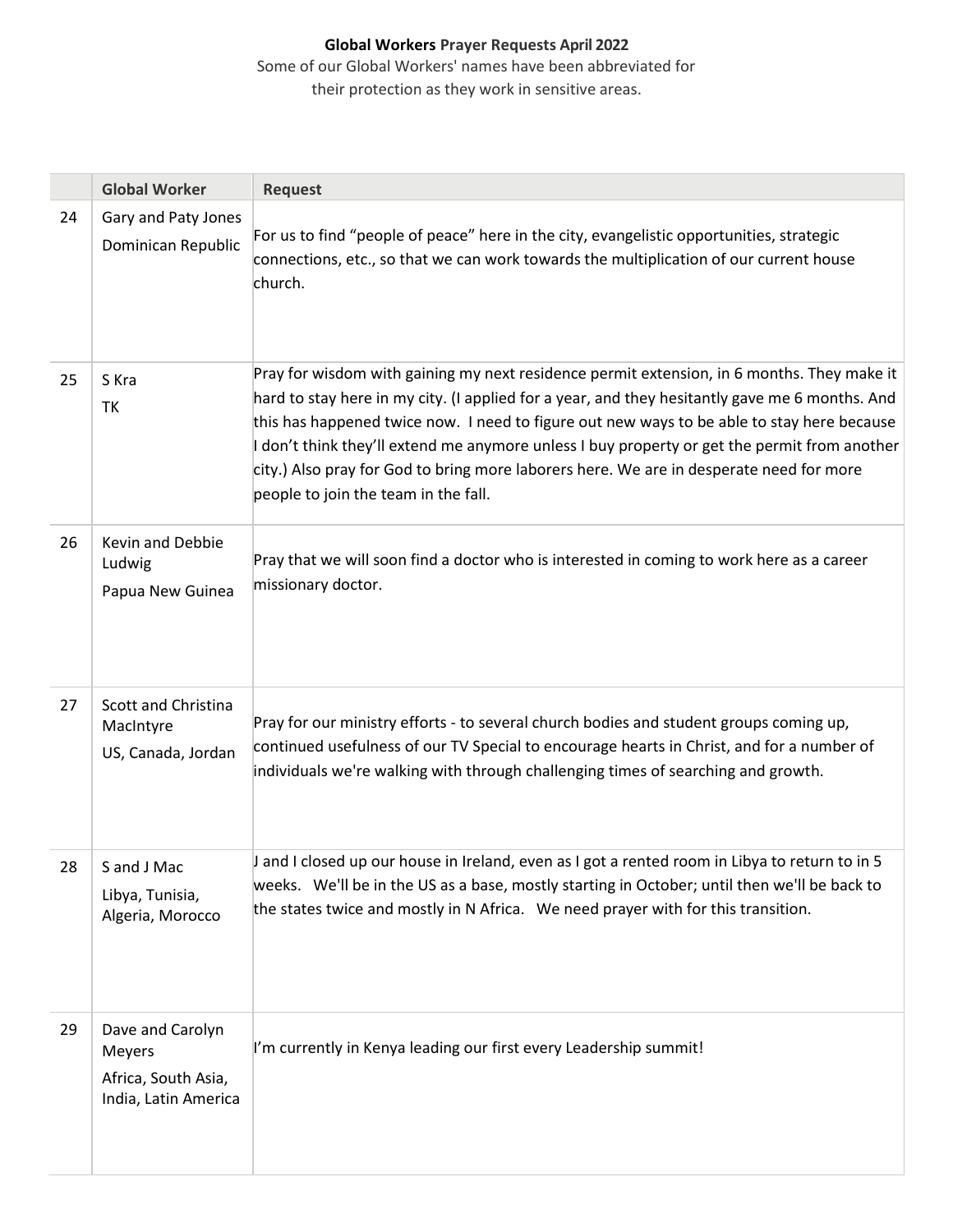|    | <b>Global Worker</b>                                       | <b>Request</b>                                                                                                                                                                                                                                                                                                                                                                                                                                                                                                                                                                                                                                                                                                                                                                                                                     |
|----|------------------------------------------------------------|------------------------------------------------------------------------------------------------------------------------------------------------------------------------------------------------------------------------------------------------------------------------------------------------------------------------------------------------------------------------------------------------------------------------------------------------------------------------------------------------------------------------------------------------------------------------------------------------------------------------------------------------------------------------------------------------------------------------------------------------------------------------------------------------------------------------------------|
| 30 | <b>Werner and Daphne</b><br>Mischke<br><b>USA</b>          | Mission ONE has five staff members on a mission trip to Kenya. They are visiting Mission ONE<br>indigenous ministry partner-leaders. Pray for fruitful Spirit-led meetings and conversations.<br>And travel mercies.                                                                                                                                                                                                                                                                                                                                                                                                                                                                                                                                                                                                               |
| 31 | Robert and Judy<br>Moffitt<br>Global - based in the<br>US  | Wisdom in terms of whether or not I should travel as yet. First trip would leave April 5 or 6<br>to Brazil. Travel and teaching in three locations - April 4-20                                                                                                                                                                                                                                                                                                                                                                                                                                                                                                                                                                                                                                                                    |
| 32 | MacKenzie and Iain<br>Morrison<br>Scotland                 | We'd love prayer for God's soveriegnty and will- as to where we will be next year-lain and I<br>have a heart and longing to stay here in Harris and to continue with the relationships that we<br>already have begun investing in. We are waiting to hear from the school - if they want lain to<br>stay teaching French- we really hope and pray they will want him to stay - it looks like he<br>probably will be able to stay but the council here decides these things and so we'd love<br>prayer that the school would fight to keep him (basically because it's his first year teaching<br>he is paid less and sometimes the council wants to keep swapping out first year teachers so<br>they don't have to pay them more - so lame that it's about money, but the school really likes<br>lain as a teacher, so we'll seel) |
| 33 | Madelina Napoletano<br>Mexico                              | Pray that my physical challenges will resolve without needing intervention                                                                                                                                                                                                                                                                                                                                                                                                                                                                                                                                                                                                                                                                                                                                                         |
| 34 | <b>Brent and Melanie</b><br>Palmer<br><b>United States</b> | Please pray for our pilots around the world, including myself. Because of the pandemic we<br>are not flying as much as usual which can affect our currency and proficiency. We always<br>want to remain safe when we fly.                                                                                                                                                                                                                                                                                                                                                                                                                                                                                                                                                                                                          |
| 35 | Ricky and HEATHER<br>Peacock<br><b>LATIN AMERICA</b>       | PRAY FOR OUR UPCOMING MISSION TRIP TO GUADALAJARA.                                                                                                                                                                                                                                                                                                                                                                                                                                                                                                                                                                                                                                                                                                                                                                                 |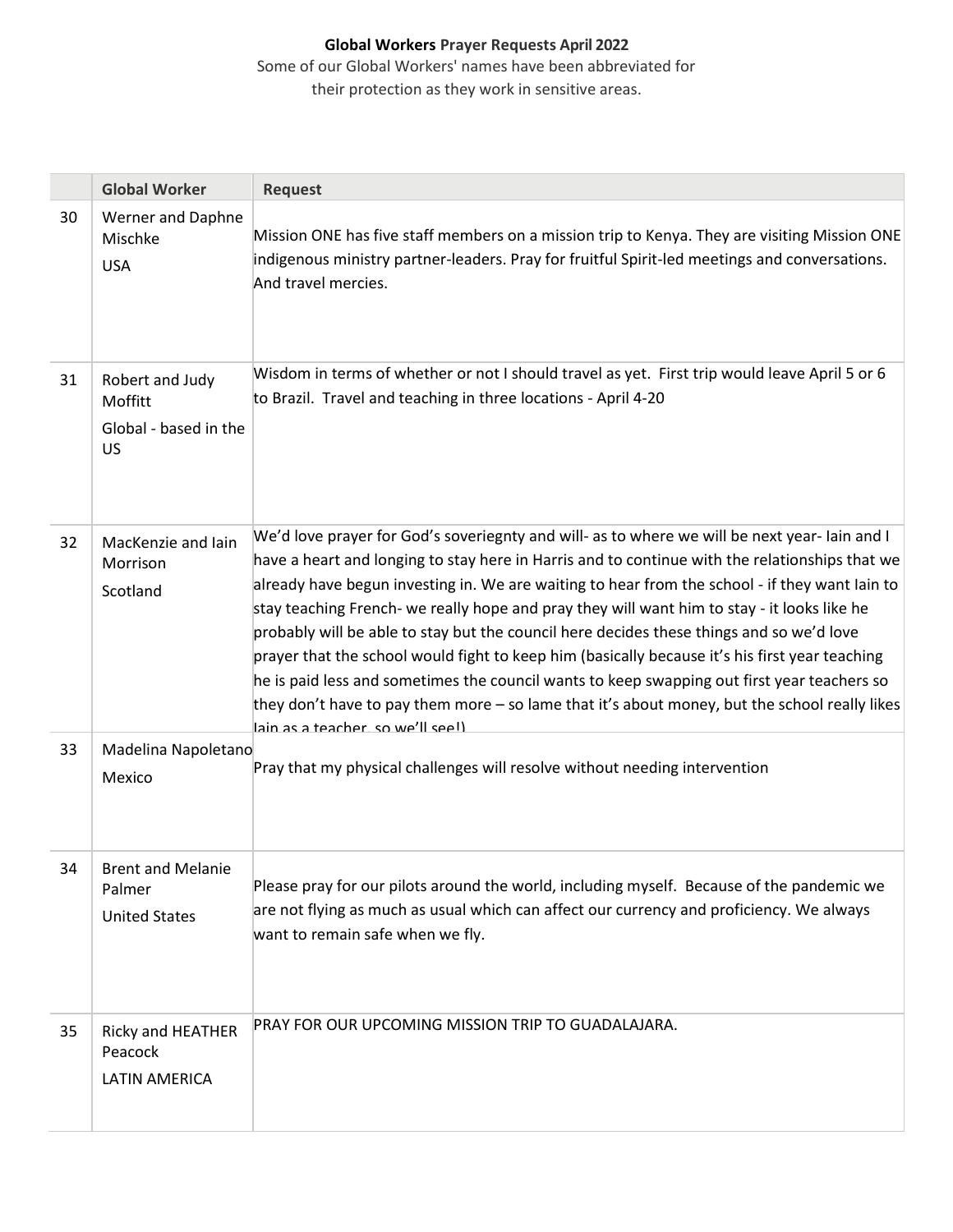Some of our Global Workers' names have been abbreviated for

|    | <b>Global Worker</b>                                                                               | <b>Request</b>                                                                                                                                                                                                                                                                                                                                                                                                                            |
|----|----------------------------------------------------------------------------------------------------|-------------------------------------------------------------------------------------------------------------------------------------------------------------------------------------------------------------------------------------------------------------------------------------------------------------------------------------------------------------------------------------------------------------------------------------------|
| 36 | Mariano & Fanny<br>Pineda<br>Spain                                                                 | Please pray for our family as we are facing a season of transition. Our children turned 13 this<br>month and we have decided to put them in school next year (September). Please pray for<br>provision and for a good transition from homeschooling to a new environment, that they will<br>continue to follow the Lord and be a light in their school.                                                                                   |
| 37 | E Pot<br>Turkey                                                                                    | Pray a the team of young-adults and myself as we plan 2 more large group events for young<br>adults before summer. There are 3 new people on this team. Pray for myself and another gal<br>as we lead them through the process of learning this ministry. Pray that we would show<br>them grace and that they would take their responsibility to this ministry seriously. Our next<br>event is April 16th, and the following is May 14th. |
| 38 | <b>Kelly Quek</b><br>USA - AZ (Arizona<br>State University)                                        | Pray for the Afghan girls heart and mind to be opened spiritually. The girls shared with me<br>that during the ramadan, they will be fasting and seeking God. Pray that they will find Jesus.                                                                                                                                                                                                                                             |
| 39 | S Ric<br>Mauritania                                                                                | That I will remember to rely on the Holy Spirit every minute.                                                                                                                                                                                                                                                                                                                                                                             |
| 40 | <b>Kelly Sandford</b><br>Tanzania                                                                  | For boldness in stepping into conversations about Jesus and the words to be able to explain.                                                                                                                                                                                                                                                                                                                                              |
| 41 | <b>B</b> and P Sid<br>Resident in Spain and<br>serving in N Africa,<br>Middle East, and the<br>AP. | Prayer for God's clear leading during my trip to Cuba, Mar 29-April 10. I have people on the<br>ground who will facilitate my activity and pray God would raise up Cubans workers who, with<br>their political affinity and strong faith forged under persecution, to be engaged in pioneer<br>work among the unreached.                                                                                                                  |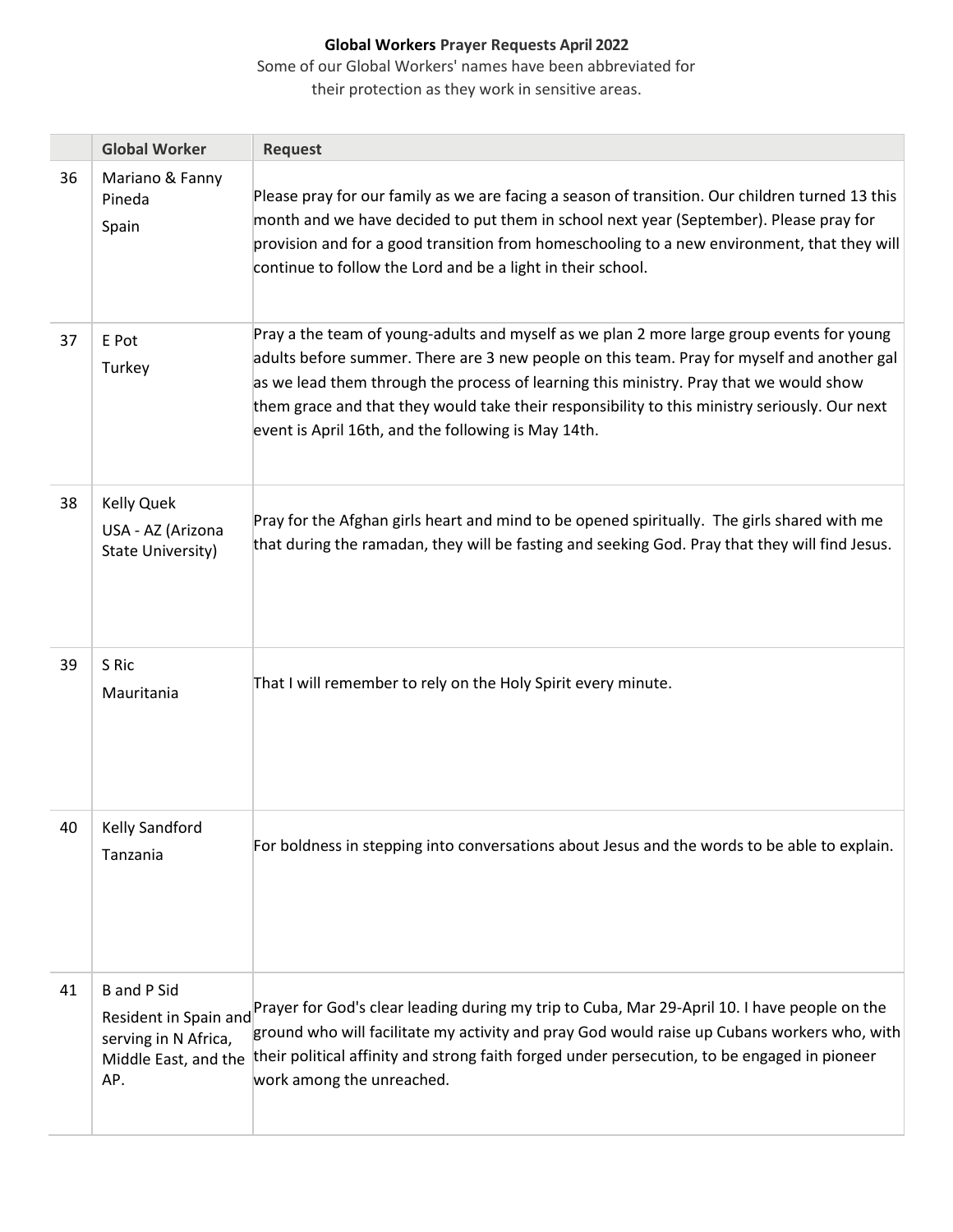Some of our Global Workers' names have been abbreviated for

|    | <b>Global Worker</b>                                                                            | <b>Request</b>                                                                                                                                                                                                                                                                                                                       |
|----|-------------------------------------------------------------------------------------------------|--------------------------------------------------------------------------------------------------------------------------------------------------------------------------------------------------------------------------------------------------------------------------------------------------------------------------------------|
| 42 | T and T Sim<br>Turkey                                                                           | $(1)$ Wisdom in how best to support my parents as their health situation is changing. I had a<br>brief trip planned to the US in April. I will likely extend that trip a couple weeks to spend<br>some more time with them.                                                                                                          |
| 43 | Pavel and Janka Sinko<br>Slovakia                                                               | Pray for Ukraine. Pray for our ministry to refugees.                                                                                                                                                                                                                                                                                 |
| 44 | Ivan and Ester Staron<br>Slovakia                                                               | Wisdom to serve Ukrainian refugees.                                                                                                                                                                                                                                                                                                  |
| 45 | Emma Terlizzi<br>Mexico                                                                         | Thank God for the community of ministry workers that he is developing in Valladolid-Pastor<br>David, the Manjarez family (medical missionaries) and more. But pray that he brings more<br>workers to the field.                                                                                                                      |
| 46 | G & C Wal<br>Thailand & India                                                                   | New Teammates to arrive in Thailand in April. We have a family joining our work in Thailand<br>in April. Prayer for their smooth transition and for us to love and welcome them well.                                                                                                                                                |
| 47 | Cathy Wilson<br><b>United States</b>                                                            | Showing of an episode from "The Chosen" - stirring of hearts.                                                                                                                                                                                                                                                                        |
| 48 | Carlos & Silvia<br>Mesquida Zapata<br>Argentina/ &<br>supervising teams in<br>India & Indonesia | although all that is happening is a source of great joy, it also requires a lot of responsibility:<br>registering students online and having good mentors, following up on the process of the<br>candidates that will go out to the field, among others, and we need God to bring the right<br>people to help us with all this work. |